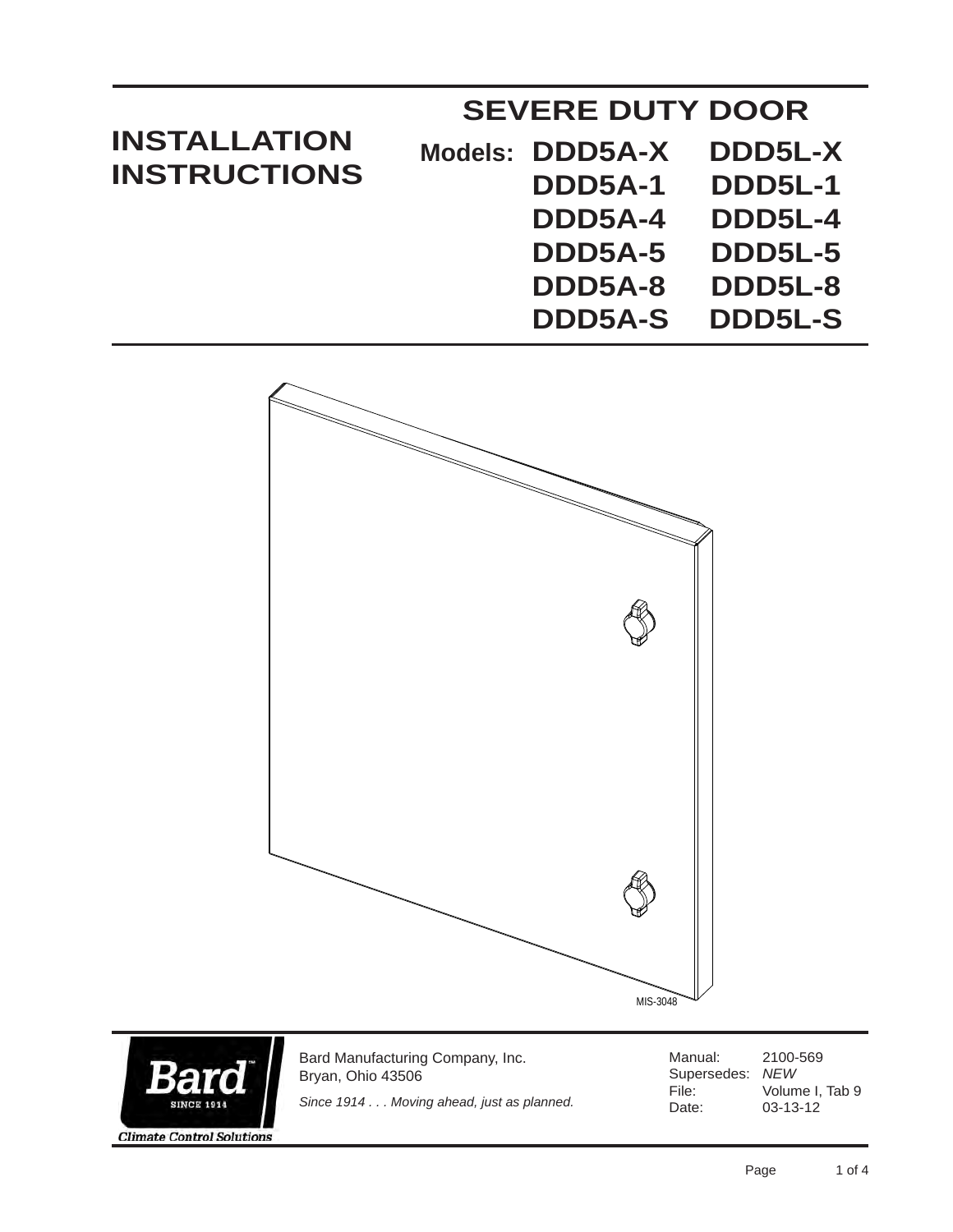# **CONTENTS**

| <b>General Information</b>      |
|---------------------------------|
| <b>New Product Installation</b> |
| Aftermarket Field Installation  |

| <b>Figures</b> |  |
|----------------|--|
| Figure 1       |  |

| Figure 1 | Installing New Product 3                     |  |
|----------|----------------------------------------------|--|
|          | Figure 2 Remove Existing Side Panel Screws 4 |  |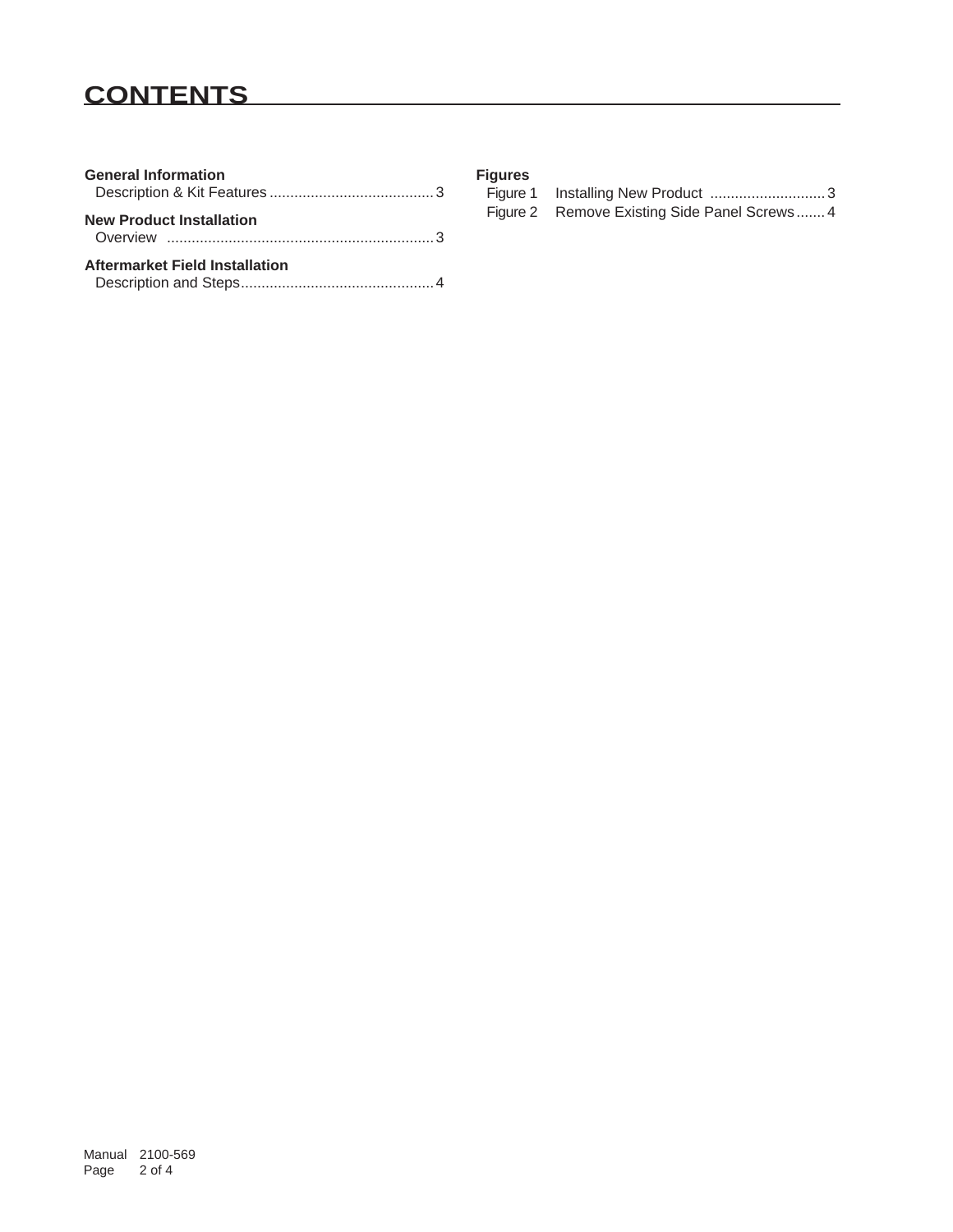# **general description**

## **Kit Features**

This kit is made up of a door and an inner frame that are connected with hinges and latches. A pack of screws is included to mount the door to the side panel of the unit. This kit is used for both new and aftermarket applications. These instructions cover both right and left-hand models; the right hand application is shown in the figures. This kit is made to fit on  $3\frac{1}{2}$  - 6 Ton Wall Mount units.

### **New Product Installation**

- 1.) On the new door, separate the outer door from the inner frame by removing the hinge pins. First remove the rubber O-ring on the bottom of the pin, then pull the pin out the top of the hinge as shown in Fig. 1.
- 2.) Remove existing side panel screws as shown in Figure 2. These will be the alignment screws for mounting the door frame to the

unit. Line up the holes on the door frame on the hinge side with the holes where screws were removed. Replace these screws with the frame in place. It may be helpful to put the screws through the frame holes and gasketing first to allow for easy alignment. Be careful to not over-tighten the screws and strip the threads.

- 3.) Line up the remainder of the holes in the door frame with the holes in the side panel and use the supplied screws to finish attaching the frame.
- 4.) At this point the outer door can be reinstalled by replacing the hinge pins with the O-rings on the bottom.
- 5.) To lock the door, a padlock can be inserted through the bottom side of one or both of the latches.



#### **figure 1 new product installation**